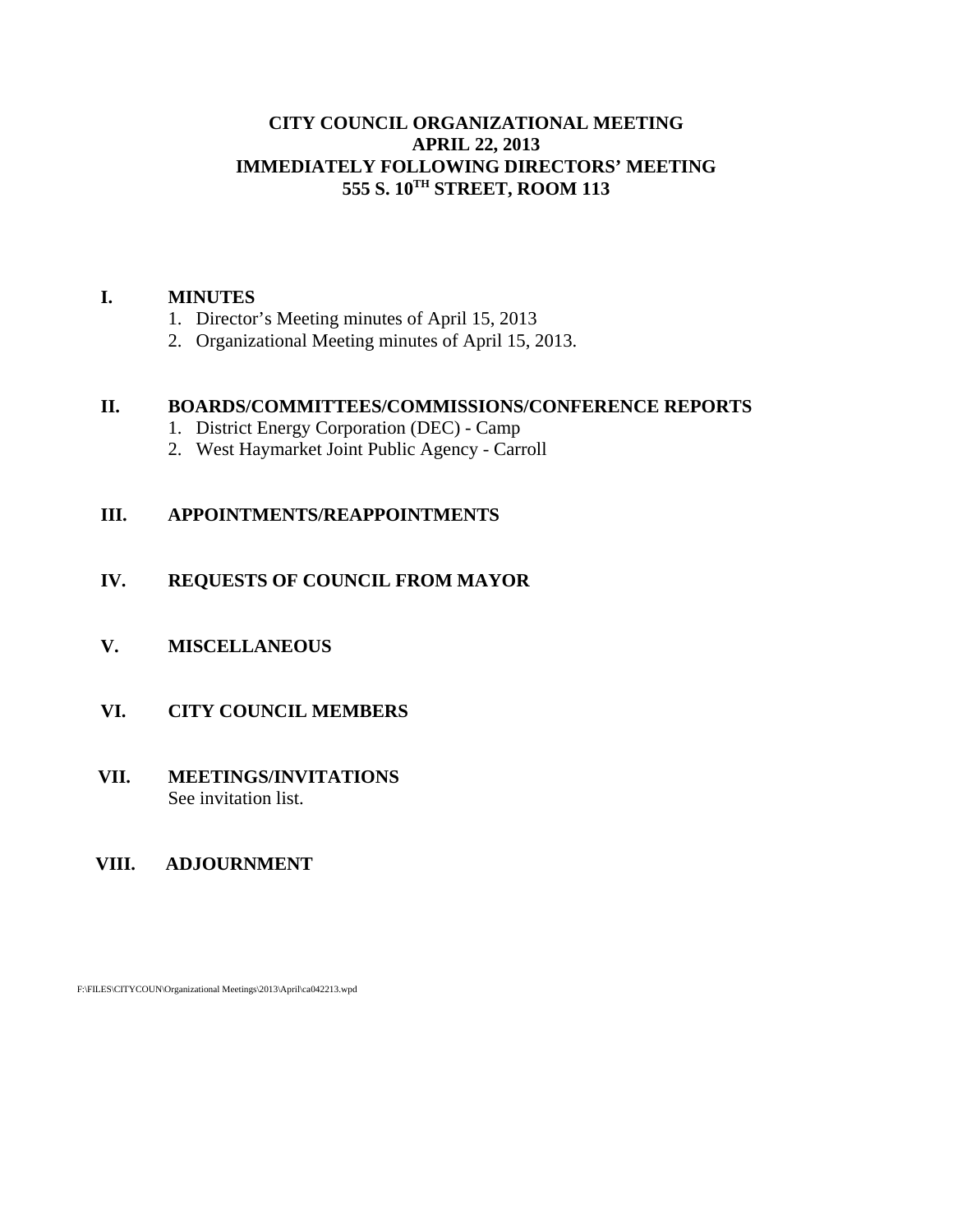# **MINUTES CITY COUNCIL ORGANIZATIONAL MEETING APRIL 22, 2013**

- **Present:** Carl Eskridge, Chair; Gene Carroll; Jonathan Cook; Doug Emery; Lloyd Hinkley; and DiAnna Schimek
- **Absent:** Jon Camp, Vice Chair
- **Others:** Rick Hoppe, Chief of Staff; Trish Owen, Deputy Chief of Staff; and Denise Pearce, Senior Policy Counsel

Chair Eskridge opened the meeting at 2:25 p.m. and announced the location of the Open Meetings Act.

# **I. MINUTES**

- 1. Director's Meeting minutes of April 15, 2013
- 2. Organizational Meeting minutes of April 15, 2013.

With no corrections the above files were placed on file in the Council office.

# **II. BOARDS/COMMITTEES/COMMISSIONS/CONFERENCE REPORTS**

# **1. District Energy Corporation (DEC) - Camp**

Councilman Camp absent.

# **2. West Haymarket Joint Public Agency - Carroll**

Carroll stated the JPA met April  $18<sup>th</sup>$ , with a number of agenda items. First, the conduit the JPA installed while doing the infrastructure has been transferred to the City of Lincoln for their use with our old system. Secondly, hiring the DLA group to design the flooring in the south and north lobbies. The design is for the terrazzo flooring decided upon and approved by the JPA, approximately \$500,000. Also, some lighting in the large "N" sign which is outside of the arena, and some refrigerators for the loge boxes. Carroll added Hawkins and Sampson are two companies approved to complete the street scape around the arena, and the roadway projects.

Emery asked if there was an update on the pedestrian bridge? Owen replied they just exited a meeting where they looked at bringing in third party, independent, inspectors. Hawkins will hire one, and we'll hire one. Will start the work now with our primary focus being shoring and making sure the area is safe for the inspectors to come inspect the concrete. Carroll added this was a pretty fast truss system. One of them, during the tension, apparently failed, slipped. Luckily didn't fall and is now secure and being inspected for the cause of failure. Owen reiterated, it is secure. She stated they don't expect inspection results this week as the weather has been somewhat problematic, creating mud, and have the issue of being able to get people there safely. They're moving as quickly, and safely, as they can with no interruption to rail traffic. Carroll added it will not cause a delay at the arena. Owen commented actually Hawkins was ahead of schedule. Do not anticipate any issues.